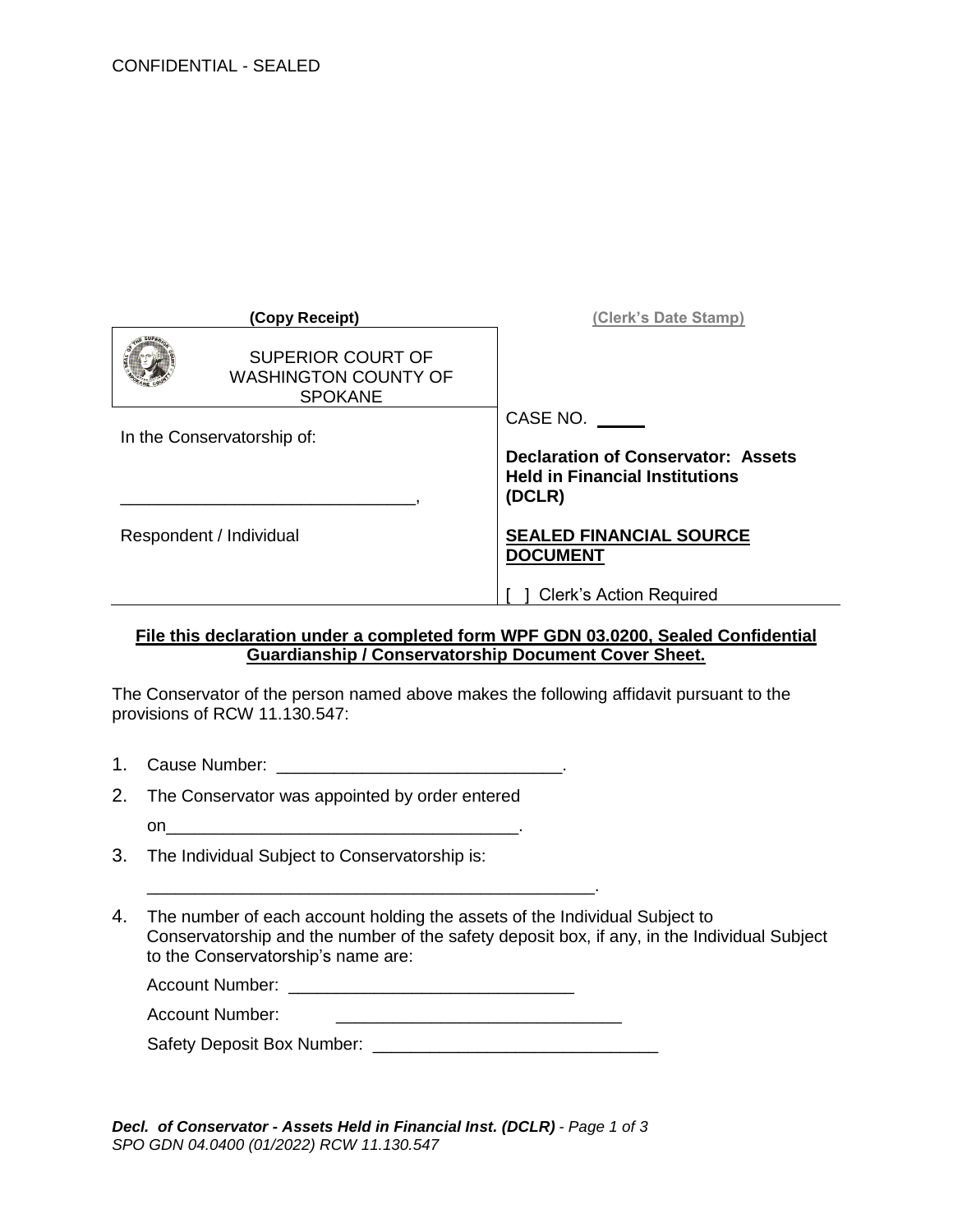5. Address of client or depositor. The person subject to the conservatorship has the following address:

\_\_\_\_\_\_\_\_\_\_\_\_\_\_\_\_\_\_\_\_\_\_\_\_\_\_\_\_\_\_\_\_\_\_\_\_\_\_\_\_\_\_\_\_\_\_\_\_\_\_\_\_\_\_\_\_\_\_\_\_\_\_\_\_\_\_\_\_\_\_\_\_.

\_\_\_\_\_\_\_\_\_\_\_\_\_\_\_\_\_\_\_\_\_\_\_\_\_\_\_\_\_\_\_\_\_\_\_\_\_\_\_\_\_\_\_\_\_\_\_\_\_\_\_\_\_\_\_\_\_\_\_\_\_\_\_\_\_\_\_\_\_\_\_\_.

\_\_\_\_\_\_\_\_\_\_\_\_\_\_\_\_\_\_\_\_\_\_\_\_\_\_\_\_\_\_\_\_\_\_\_\_\_\_\_\_\_\_\_\_\_\_\_\_\_\_\_\_\_\_\_\_\_\_\_\_\_\_\_\_\_\_\_\_\_\_\_\_ \_\_\_\_\_\_\_\_\_\_\_\_\_\_\_\_\_\_\_\_\_\_\_\_\_\_\_\_\_\_\_\_\_\_\_\_\_\_\_\_\_\_\_\_\_\_\_\_\_\_\_\_\_\_\_\_\_\_\_\_\_\_\_\_\_\_\_\_\_\_\_\_ \_\_\_\_\_\_\_\_\_\_\_\_\_\_\_\_\_\_\_\_\_\_\_\_\_\_\_\_\_\_\_\_\_\_\_\_\_\_\_\_\_\_\_\_\_\_\_\_\_\_\_\_\_\_\_\_\_\_\_\_\_\_\_\_\_\_\_\_\_\_\_\_ \_\_\_\_\_\_\_\_\_\_\_\_\_\_\_\_\_\_\_\_\_\_\_\_\_\_\_\_\_\_\_\_\_\_\_\_\_\_\_\_\_\_\_\_\_\_\_\_\_\_\_\_\_\_\_\_\_\_\_\_\_\_\_\_\_\_\_\_\_\_\_\_;

- 6. Name and Address of Conservator to be provided assets or access to assets:
- 7. The description of and the value of the assets, or, where the value cannot be readily ascertained, a reasonable estimate thereof is in the attachment or as follows:

and the Conservator receives delivery or control of each asset solely in the capacity of Conservator.

- 8. The date the Conservator assumed control over the assets was:
- 9. A true and correct copy of the Letters of Conservatorship duly issued by a Court to the Conservator is attached to this declaration.

I certify (or declare) under penalty of perjury under the laws of the State of Washington that the foregoing is true and correct.

| Signed at (city) | state) | on (date) |  |
|------------------|--------|-----------|--|
|------------------|--------|-----------|--|

\_\_\_\_\_\_\_\_\_\_\_\_\_\_\_\_\_\_\_\_\_\_\_\_\_\_\_\_\_\_\_ \_\_\_\_\_\_\_\_\_\_\_\_\_\_\_\_\_\_\_\_\_\_\_\_ \_\_\_\_\_\_\_\_\_\_\_\_\_\_ Signature of Conservator **Print Name of Conservator** [ ]WSBA [ CPG#

**\*If you do not want your personal phone number on this public form, you may list your telephone number on a separate form which may be available to parties and the court, as well as its staff and volunteers, but will not be made available to the public. Use Form WPF GDN 03.0100, Guardianship / Conservator Confidential Information form (Telephone Numbers), for this purpose**.

**Important information for the person completing this form**:

## **Delivery of Assets to the Conservator**

\_\_\_\_\_\_\_\_\_\_\_\_\_\_\_\_\_\_\_\_\_\_\_\_\_\_.

All financial institutions as defined in RCW 30.22.041, all insurance companies holding a certificate of authority under chapter 48.05 RCW, or any agent who constitutes a salesperson or

*Decl. of Conservator - Assets Held in Financial Inst. (DCLR) - Page 2 of 3 SPO GDN 04.0400 (01/2022) RCW 11.130.547*